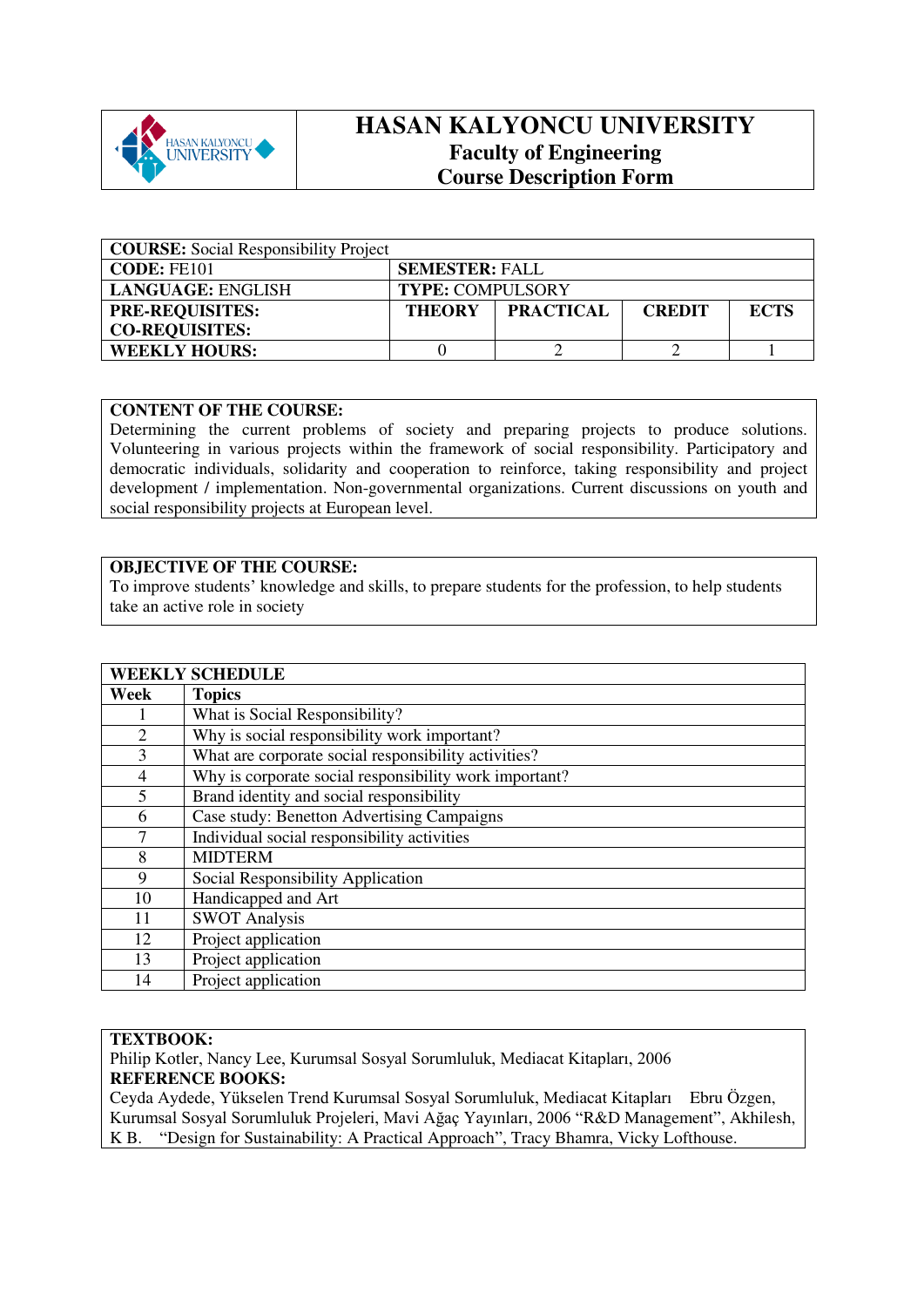| <b>EVALUATION SYSTEM:</b>    |                 |                  |
|------------------------------|-----------------|------------------|
| <b>IN-TERM STUDIES</b>       | <b>QUANTITY</b> | PERCENTAGE (%)   |
| Midterm Exam                 |                 |                  |
| Homework                     | 0               | $\Omega$         |
| Project                      |                 | 60               |
| Quiz                         |                 | $\left( \right)$ |
| Final Exam                   |                 | 40               |
| <b>TOTAL</b>                 |                 |                  |
| <b>CONTRIBUTION OF</b>       |                 |                  |
| <b>INTERM STUDIES TO</b>     | $\mathfrak{D}$  | 60               |
| <b>OVERALL GRADE</b>         |                 |                  |
| <b>CONTRIBUTION OF FINAL</b> |                 |                  |
| <b>EXAMINATION TO</b>        |                 | 40               |
| <b>OVERALL GRADE</b>         |                 |                  |
| <b>TOTAL</b>                 |                 | 100              |

| <b>COURSE CATEGORY:</b>        | PERCENTAGE (%) |
|--------------------------------|----------------|
| Mathematics and Basic Sciences | $\%0$          |
| Engineering                    | $\%0$          |
| <b>Engineering Design</b>      | $\%0$          |
| Social Sciences                | %100           |

| <b>TABLE OF ECTS / WORKLOAD:</b>                           |                 |                           |                          |
|------------------------------------------------------------|-----------------|---------------------------|--------------------------|
| <b>Activities</b>                                          | <b>QUANTITY</b> | <b>Duration</b><br>(Hour) | <b>Total</b><br>Workload |
| <b>Course Duration</b>                                     | 13              |                           | 13                       |
| Hours for off-the-classroom study (Pre-study,<br>practice) | 14              |                           | 14                       |
| Mid-term                                                   | $\Omega$        |                           | $\Omega$                 |
| Final examination                                          |                 | ↑                         | $\mathfrak{D}$           |
| Project                                                    |                 |                           |                          |
| Quiz                                                       |                 |                           | $\Omega$                 |
| <b>Total Work Load</b>                                     |                 |                           | 30                       |
| <b>Total Work Load / 30</b>                                |                 |                           |                          |
| <b>ECTS Credit of the Course</b>                           |                 |                           |                          |

| <b>INSTRUCTOR(S):</b>  | Asst. Prof. Dr. Ulas Gülec |
|------------------------|----------------------------|
| FORM PREPARATION DATE: | 29.11.2019                 |

|             | PO <sub>1</sub> | PO <sub>2</sub> | PO <sub>3</sub> | PO <sub>4</sub> | PO <sub>5</sub> | PO <sub>6</sub> | PO <sub>7</sub> | PO <sub>8</sub> | PO <sub>9</sub> | <b>PO10</b> | <b>PO11</b> |
|-------------|-----------------|-----------------|-----------------|-----------------|-----------------|-----------------|-----------------|-----------------|-----------------|-------------|-------------|
| LO1         |                 |                 |                 |                 |                 |                 |                 |                 |                 |             |             |
| т Лл<br>LV4 |                 |                 |                 | ν               |                 |                 |                 |                 |                 |             |             |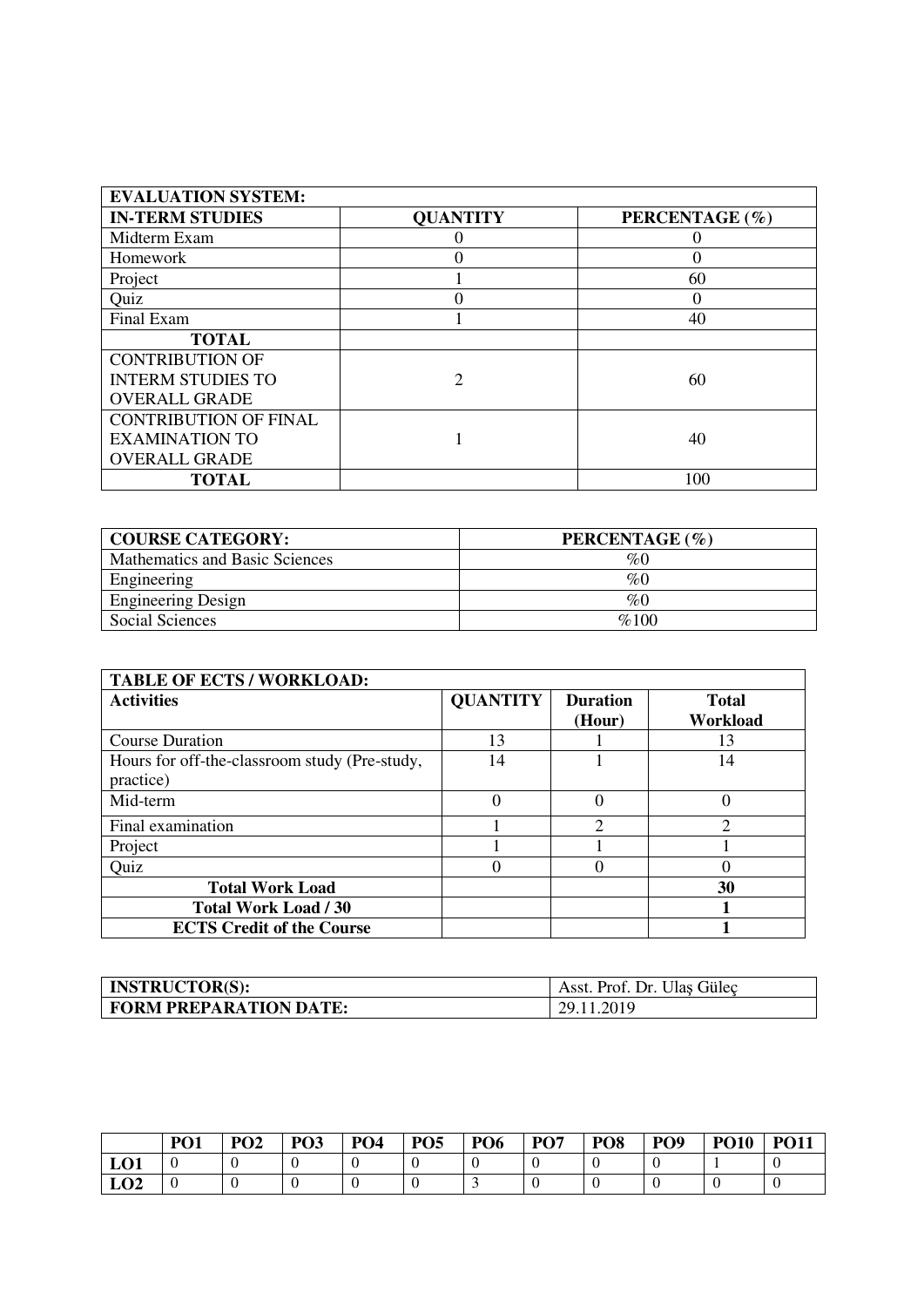| PO: Program Outcomes   LO: Learning Outcomes   |  |  |
|------------------------------------------------|--|--|
| Values: 0: None   1: Low   2: Medium   3: High |  |  |

| <b>LEARNING OUTCOMES OF THE</b><br><b>COURSE:</b> | <b>PROGRAM OUTCOMES:</b>                                                                          |
|---------------------------------------------------|---------------------------------------------------------------------------------------------------|
| LO1: Develop a social responsibility project      | PO1: Adequate knowledge in mathematics,                                                           |
| LO2: To be able to carry out projects with        | science and engineering subjects pertaining to                                                    |
| teamwork                                          | the relevant discipline; ability to use theoretical                                               |
|                                                   | and applied knowledge in these areas in                                                           |
|                                                   | complex engineering problems.                                                                     |
|                                                   | <b>PO2:</b> Ability to identify, formulate, and solve                                             |
|                                                   | complex engineering problems; ability to select<br>and apply proper analysis and modeling         |
|                                                   | methods for this purpose.                                                                         |
|                                                   | PO3: Ability to design a complex system,                                                          |
|                                                   | process, device or product under realistic                                                        |
|                                                   | constraints and conditions, in such a way as to                                                   |
|                                                   | meet the desired result; ability to apply modern                                                  |
|                                                   | design methods for this purpose.                                                                  |
|                                                   | PO4: Ability to devise, select, and use modern                                                    |
|                                                   | techniques and tools needed for analyzing and                                                     |
|                                                   | solving complex problems encountered in                                                           |
|                                                   | engineering practice;<br>ability to<br>employ                                                     |
|                                                   | information technologies effectively.                                                             |
|                                                   | <b>PO5:</b><br>Ability to<br>design<br>and<br>conduct                                             |
|                                                   | experiments, gather data, analyze and interpret                                                   |
|                                                   | results for investigating complex engineering                                                     |
|                                                   | problems<br>specific<br>discipline<br>research<br><sub>or</sub>                                   |
|                                                   | questions.                                                                                        |
|                                                   | PO6: Ability to work efficiently in intra-<br>disciplinary and multi-disciplinary teams; ability  |
|                                                   | to work individually.                                                                             |
|                                                   | PO7: Ability to communicate effectively in                                                        |
|                                                   | Turkish, both orally and in writing; knowledge                                                    |
|                                                   | of a minimum of one foreign language; ability to                                                  |
|                                                   | write effective reports and comprehend written                                                    |
|                                                   | reports, prepare design and production reports,                                                   |
|                                                   | make effective presentations, and give and                                                        |
|                                                   | receive clear and intelligible instructions.                                                      |
|                                                   | PO8: Recognition of the need for lifelong                                                         |
|                                                   | learning; ability to access information, to follow                                                |
|                                                   | developments in science and technology, and to                                                    |
|                                                   | continue to educate him/herself.                                                                  |
|                                                   | <b>PO9:</b> Consciousness to behave according to                                                  |
|                                                   | ethical principles and professional and ethical<br>responsibility; knowledge on standards used in |
|                                                   | engineering practice.                                                                             |
|                                                   | PO10: Knowledge about business life practices                                                     |
|                                                   | such as project management, risk management,                                                      |
|                                                   | change<br>and<br>management;<br>awareness<br>in                                                   |
|                                                   | entrepreneurship, innovation; knowledge about                                                     |
|                                                   | sustainable development.                                                                          |